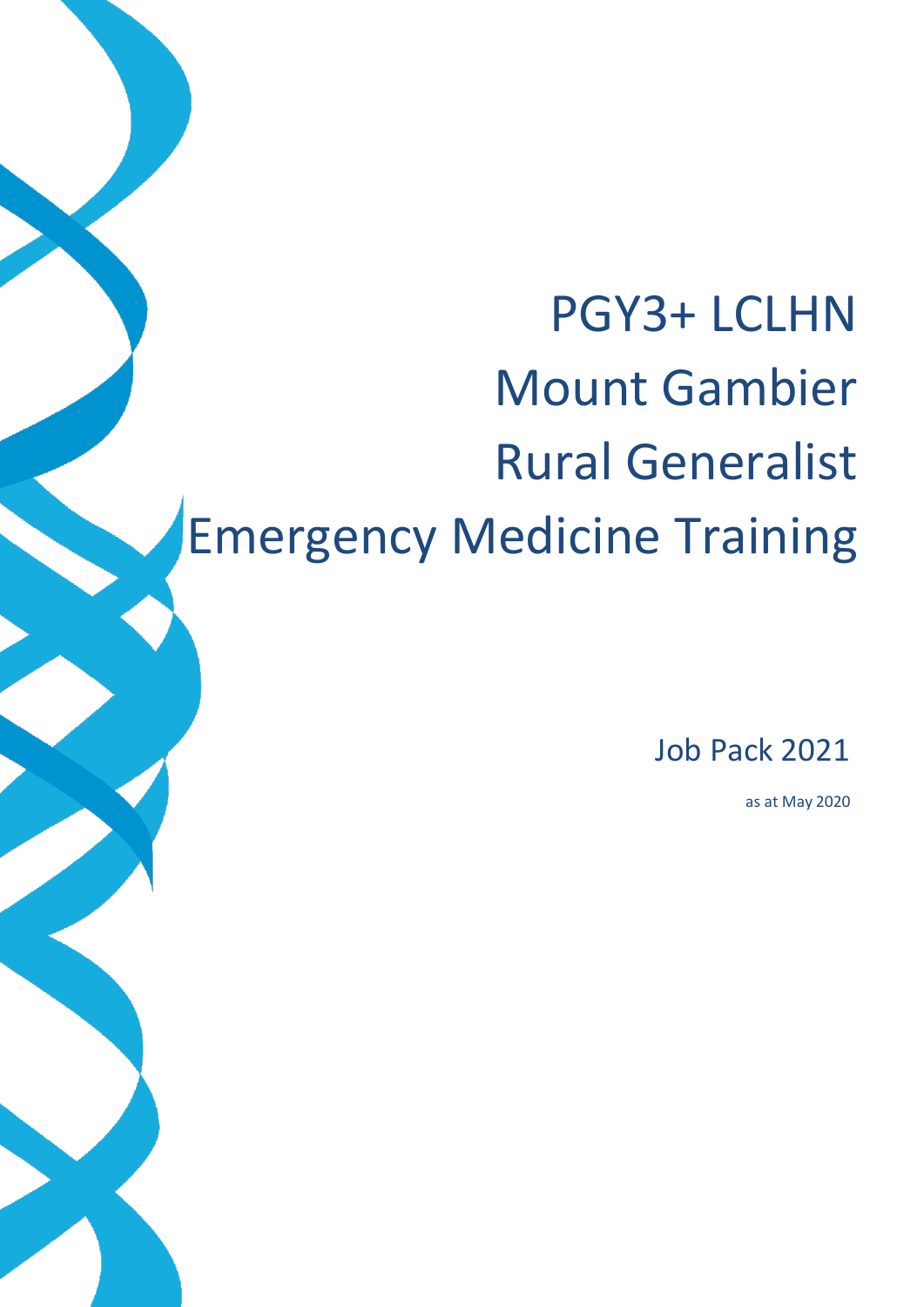# **Table of Contents**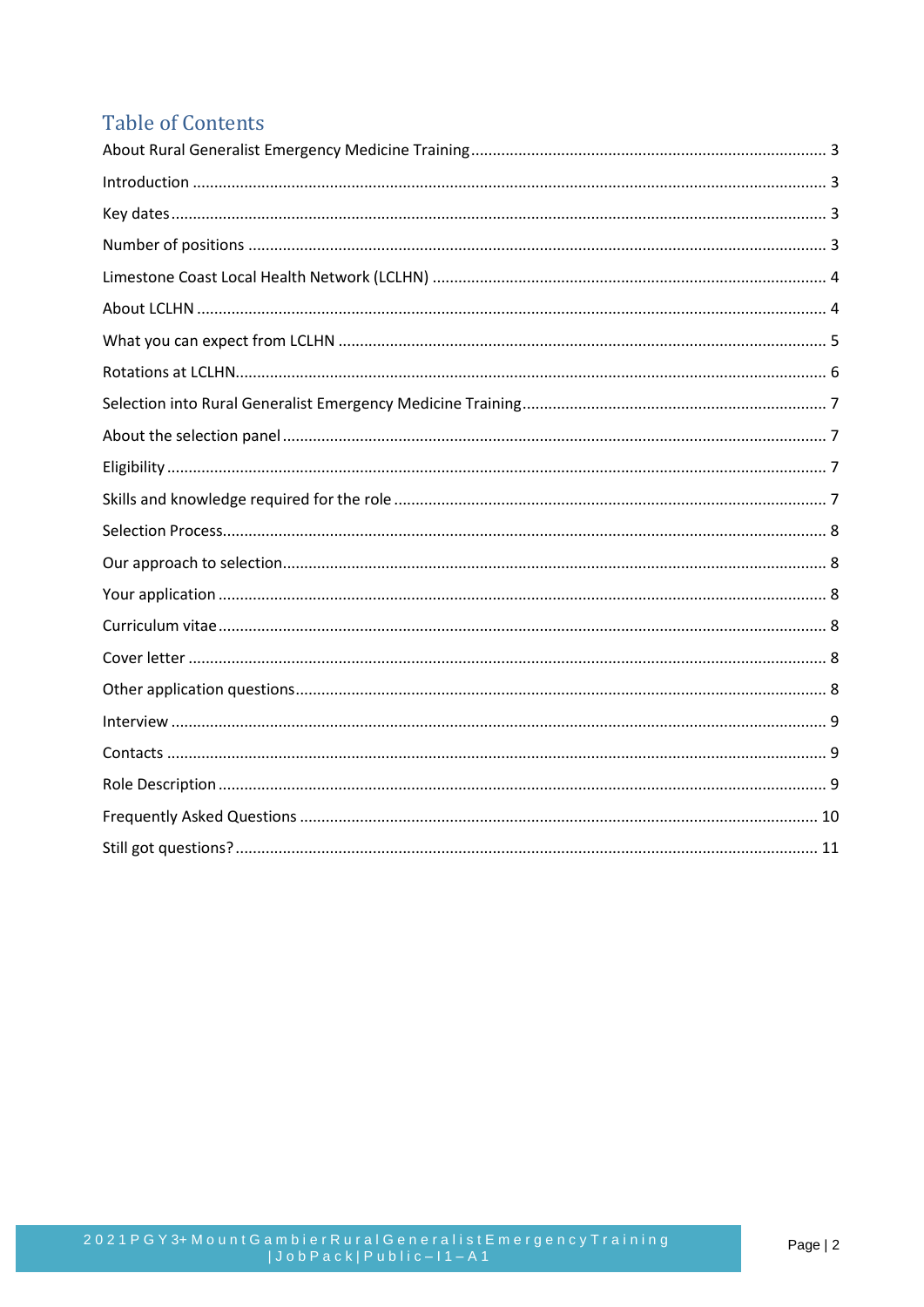# <span id="page-2-1"></span><span id="page-2-0"></span>About Rural Generalist Emergency Medicine Training

## Introduction

We invite you to become part of a dynamic, collegiate, multidiscipline Emergency Department team usually consisting of two FACEMs, salaried medical officers, a number of rural generalist trainees at various stages of training and a wonderful group of experienced and newly qualified nurse practitioners, registered and enrolled nursing staff.

This full-year role enables the requisite exposure to rural emergency cases to meet the requirements of the Australian College or Rural and Remote Medicine Advanced Specialised Training in Emergency Medicine (ACRRM AST EM) and FARGP requirements including Diploma of Emergency Medicine.

This position is available to Post-graduate Year 3 and above (PGY3+).

We strongly encourage the successful candidate to enrol in a formal Rural Generalist Emergency Medicine training program. This post is best undertaken as part of rural generalist training through GPEX or an independent pathway with either GP College. Preference is given to applicants committed to a career in small town rural practice or regional emergency department service provision.

## <span id="page-2-2"></span>Key dates

| Applications open:                      | Monday 8 June 2020 (Public Holiday)                               |
|-----------------------------------------|-------------------------------------------------------------------|
| Application close:                      | Wednesday 1 July 2020 (close at midnight)                         |
| Referee reports close:                  | Wednesday 15 July 2020                                            |
| Shortlisting commences:                 | Thursday 30 July 2020                                             |
| Interviews:                             | <b>TBA</b>                                                        |
| Round 1 results available to            | Thursday 17 September (1 <sup>st</sup> preference matches only)   |
| applicants:                             |                                                                   |
| Round 2 results available to applicants | Thursday 24 September $(2^{nd}$ or higher preference matches)     |
| (excluding general training):           |                                                                   |
| Round 3 results available to applicants | Thursday 1 October (3 <sup>rd</sup> or higher preference matches) |
| (excluding general training):           |                                                                   |
| Round 4 onwards (including general      | Thursday 8 October (4 <sup>th</sup> or higher preference matches) |
| training):                              |                                                                   |
| Start date of employment:               | Monday 1 February 2021                                            |

## <span id="page-2-3"></span>Number of positions

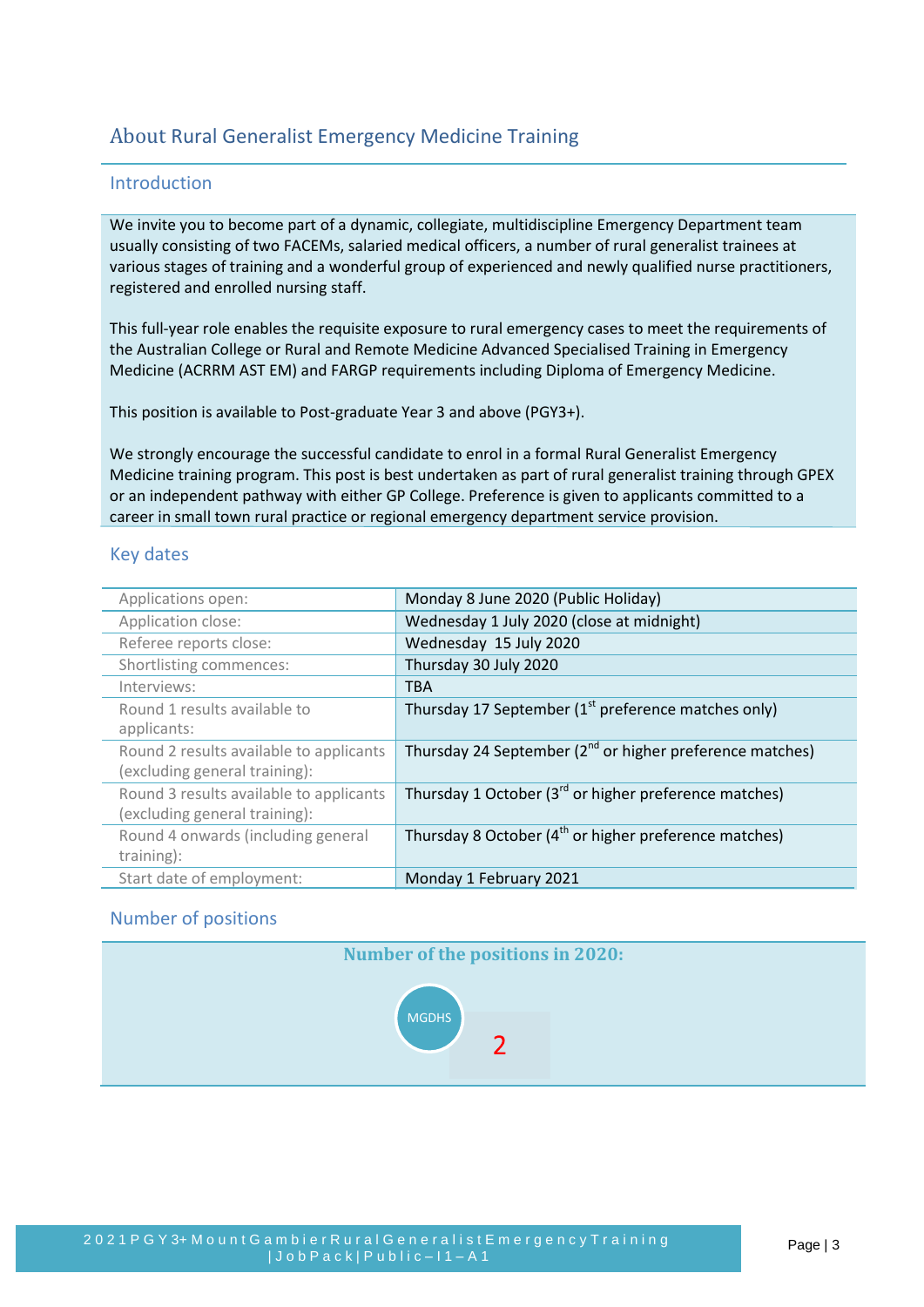## <span id="page-3-1"></span><span id="page-3-0"></span>About LCLHN

Services available within the Limestone Coast Local Health Network are provided throughout the following locations:

- Mount Gambier
- Bordertown
- $>$  Keith
- > Kingston
- Lucindale
- Millicent
- $>$  Penola

## **Mount Gambier and Districts Health Service (MGDHS)**

Limestone Coast residents have access to a wide range of health care services in a number of locations throughout the region. Mount Gambier and Districts Health Service is part of the Limestone Coast Local Health Network. We provide acute services ranging from in-hospital care by local General Practitioners to specialist surgical, obstetric, paediatric and anaesthetic services delivered by Medical Consultants. Services also include accident and emergency care, day and in-patient surgery, mental health services including an in- patient unit, aboriginal health and community health. The Mount Gambier Hospital is the major regional health provider for the lower, mid and upper South East Regions with other facilities located nearby in Bordertown, Keith, Kingston, Lucindale, Millicent, Naracoorte and Penola. The catchment area also extends across the border into Western Victoria.

#### **The Mount Gambier Hospital services and facilities include:**

- Emergency Department including two resuscitation rooms, fast track treatment areas, multiple treatment bays, an infectious isolation room and a separate paediatric area.
- 37 bed Medical Unit including rehabilitation beds.
- 27 bed Surgical Unit.
- $>$  14 bed Level 4 Maternity Unit with 3 birthing suites.
- $>$  2 cot Level 4 neonatal nursery.
- $> 6$  bed Paediatric Unit.
- $> 6$  bed High Dependency Unit.
- 6 bed Mental Health In-patient Unit.
- > 11 Day Surgery Chairs.
- > 4 Operating Theatres.
- $> 6$  chair Chemotherapy Unit.
- $> 6$  chair Renal Dialysis Unit.
- > 12 room out-patient Consulting Suite.
- 2 out-patient procedure rooms.
- Pre–Admission Clinics**.**

#### **Co–located at the Hospital site are the following services:**

- Mount Gambier Private Hospital 17 bed facility.
- $>$  Benson Radiology.
- $>$  SA Pathology.
- $>$  SA Pharmacy.
- > Country Health Connect.
- $>$  South Australian Dental Services.
- $>$  South East Mental Health Services in-patient, intermediate care, and community based care.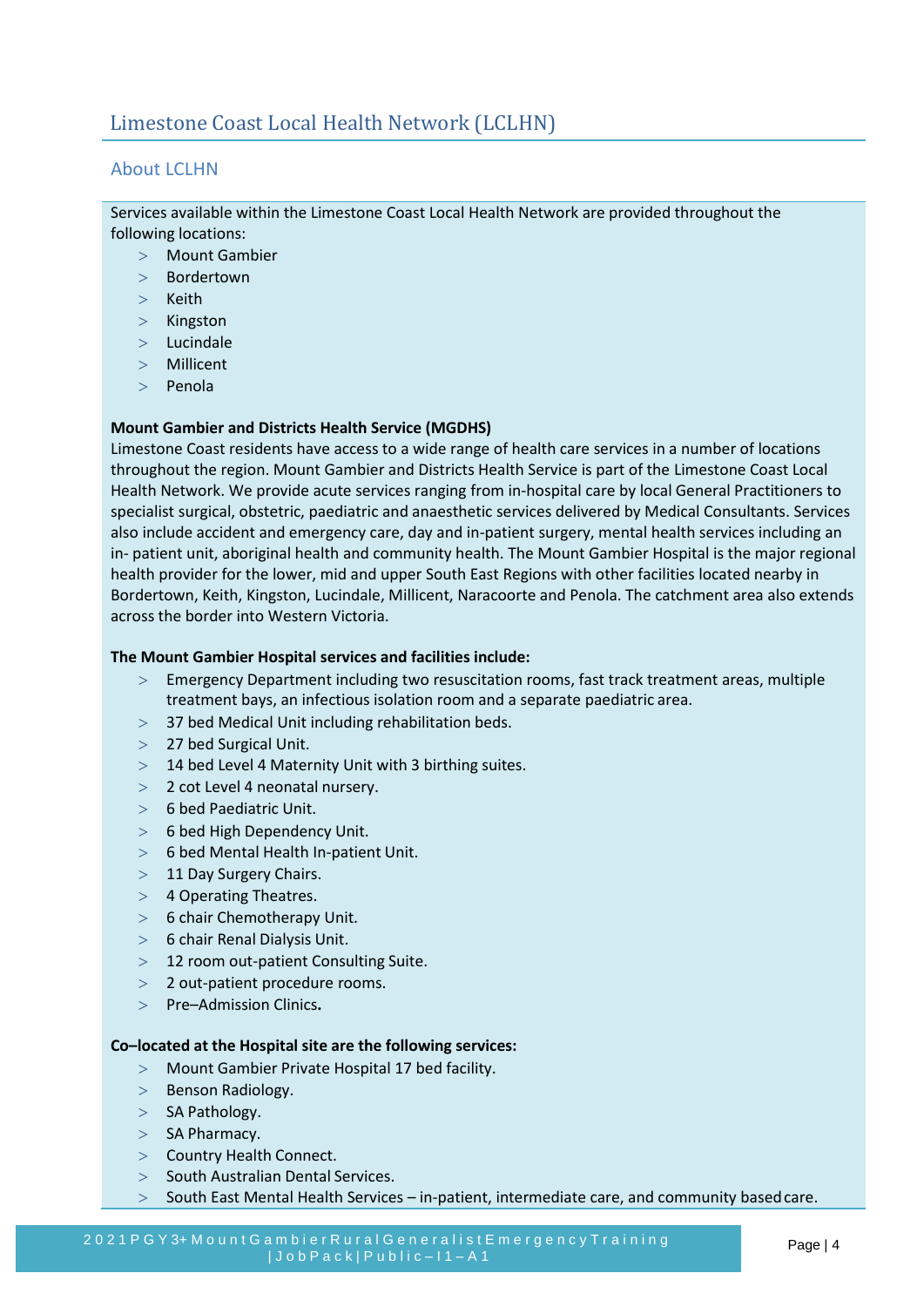- > Drug and Alcohol Services.
- > Rehabilitation Service.
- > Renal Dialysis Service.
- > Chemotherapy Unit.
- Aboriginal Health Services Pangula Mannamurna Aboriginal Corporation (not co-sited but located nearby).

# <span id="page-4-0"></span>What you can expect from LCLHN

| Provide a short overview of<br>the role, what should<br>employees expect?                                         | The Mount Gambier Hospital Emergency Department has approximately<br>19,000 attendances each year. You will work with the ED Director and<br>supervising FACEMs and GPs; as well as Junior Medical Officers, Hospital<br>Medical Officers and hospital specialists in providing initial care for<br>patients with a wide range of acute and semi-acute medical and surgical<br>conditions. During this term you will gain clinical and procedural<br>experience in the areas of management of emergency department<br>presentations. This is achieved through rostered time in the ED including<br>after-hours shifts. |
|-------------------------------------------------------------------------------------------------------------------|------------------------------------------------------------------------------------------------------------------------------------------------------------------------------------------------------------------------------------------------------------------------------------------------------------------------------------------------------------------------------------------------------------------------------------------------------------------------------------------------------------------------------------------------------------------------------------------------------------------------|
| Will I be based at Mount<br>Gambier all year?<br>Will I be expected to travel<br>to other country locations?      | You will be based in Mount Gambier for the full year.                                                                                                                                                                                                                                                                                                                                                                                                                                                                                                                                                                  |
| What are the key outcomes<br>of the program?                                                                      | The aim of this program is to provide trainees with sufficient clinical<br>experience and supervision support to meet the log book and work-<br>based assessments of the ACRRM AST in Emergency Medicine or ACEM<br>Diploma of Emergency Medicine. Candidates will also be supported to<br>meet the external course requirements and assessments to achieve their<br>qualifications and set them up to be confident working at the level of a<br>GP Emergency Medicine provider.                                                                                                                                       |
| Are contracts renewed every<br>12 months? If I want to stay<br>on for an extra year, do I<br>have to apply again? | There may be opportunities for contract renewal subject to satisfactory<br>performance review and preferences of the applicant.<br>We encourage trainees to remain in the department and join the roster<br>on completion of their AST EM. We provide a transition process where<br>early career rural generalists can continue to work in a well-supported ED<br>until they are confident to take on a fully independent role in small town<br>rural practice. A further full-year training is required to meet ACRRM<br>Generalist Emergency Medicine (GEM) requirements.                                            |
| What are the hours of work<br>and overtime?                                                                       | 10 shifts per fortnight. Roster is according to organization's demand.<br>TMOs and Registrars are required to do morning, evening and night<br>shifts.                                                                                                                                                                                                                                                                                                                                                                                                                                                                 |
| What education is provided?                                                                                       | The unit has an strong learning focus with weekly small group learning<br>tutorials as well as more formal training including:<br>Advanced life support training<br><b>Grand Rounds</b><br>$\rm{>}$<br>Regular log book and learning needs review<br>$\geq$                                                                                                                                                                                                                                                                                                                                                            |
| Indicate how the supervision<br>will be provided, will this<br>vary from rotation to<br>rotation?                 | Each day there is a named supervisor on the floor for all junior medical<br>staff who will provide direct clinical supervision.<br>Overall term supervision is provided by at least one experienced clinician<br>in the Department. Currently the accredited term supervisors are Dr<br>Umair Qazi and Dr Phil Argy.                                                                                                                                                                                                                                                                                                   |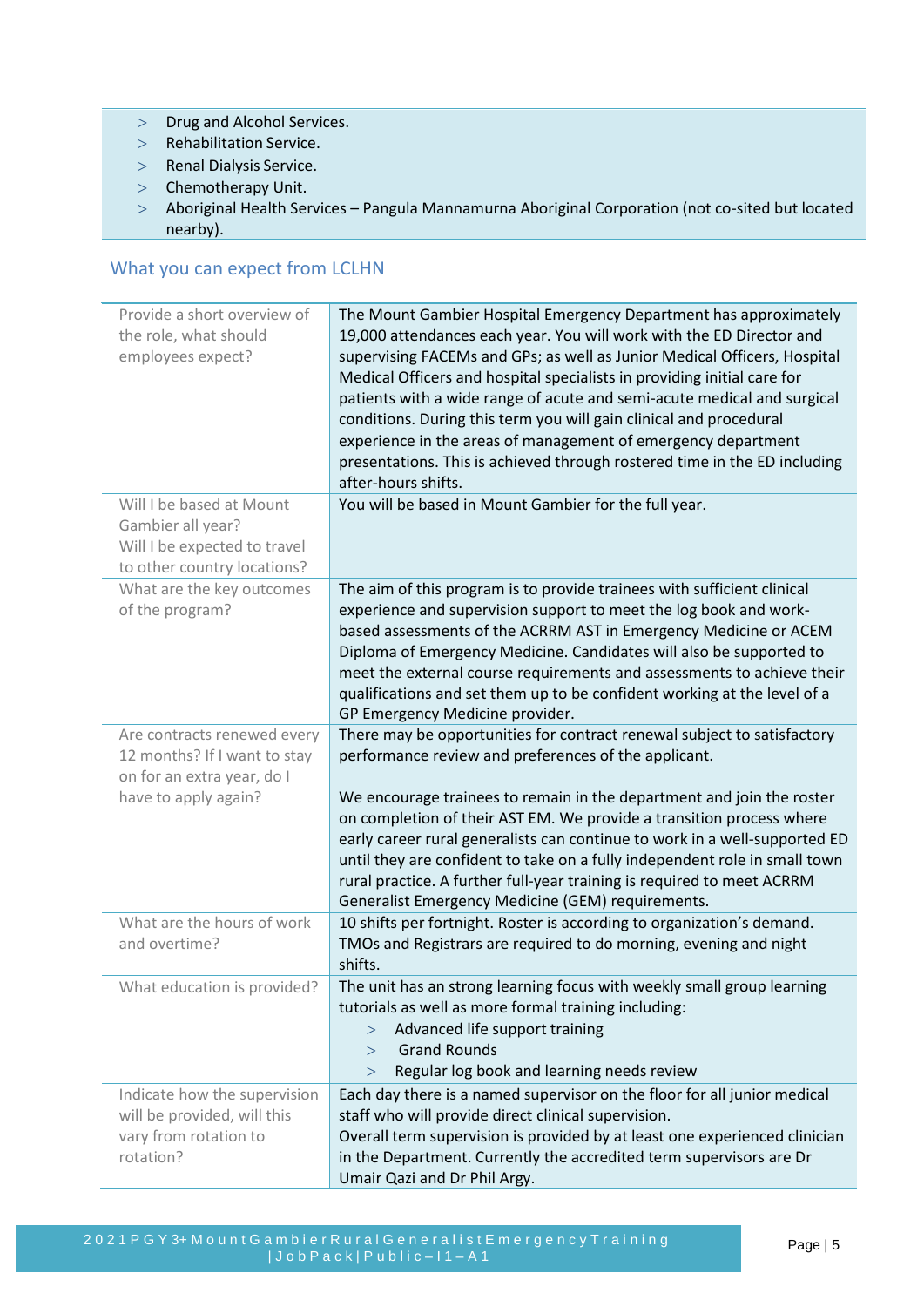| What other supports are       | The medical education unit have an open door policy where trainees are  |
|-------------------------------|-------------------------------------------------------------------------|
| provided?                     | welcomed to discuss any issues or concerns. The DCT and MEO also        |
|                               | arrange confidential beginning and end of year appraisals as a formal   |
|                               | time for trainees to ask for advice/support, highlight any concerns,    |
|                               | discuss career pathways, and provide feedback about the training        |
|                               | program.                                                                |
| Will the TMO supervise        | Yes, they will work with the named supervisor on the floor to support   |
| interns/others in their role? | interns and medical students. This role will develop during the year as |
|                               | the trainee becomes more experienced.                                   |
| What pathways are there       | Trainees are encouraged to see this post as a step in their pathway to  |
| after the year is completed?  | providing rural generalist services to a community in rural South       |
|                               | Australia. This position articulates with:                              |
|                               | General Practice training (with GPEX or on the independent<br>$\geq$    |
|                               | pathway)                                                                |
|                               | Other advanced skills training posts in Anaesthetics and<br>$\geq$      |
|                               | <b>Obstetrics</b>                                                       |
|                               | A further full-year training will be required to meet ACRRM<br>$\geq$   |
|                               | Generalist Emergency Medicine (GEM) requirements.                       |

## <span id="page-5-0"></span>Rotations at CHSALHN

This post is usually based in the Emergency Department at Mount Gambier Hospital for the full calendar year. It is not expected that other rotations will be allocated during this period. If required to meet training obligations, time in the Anaesthetic Department can be negotiated.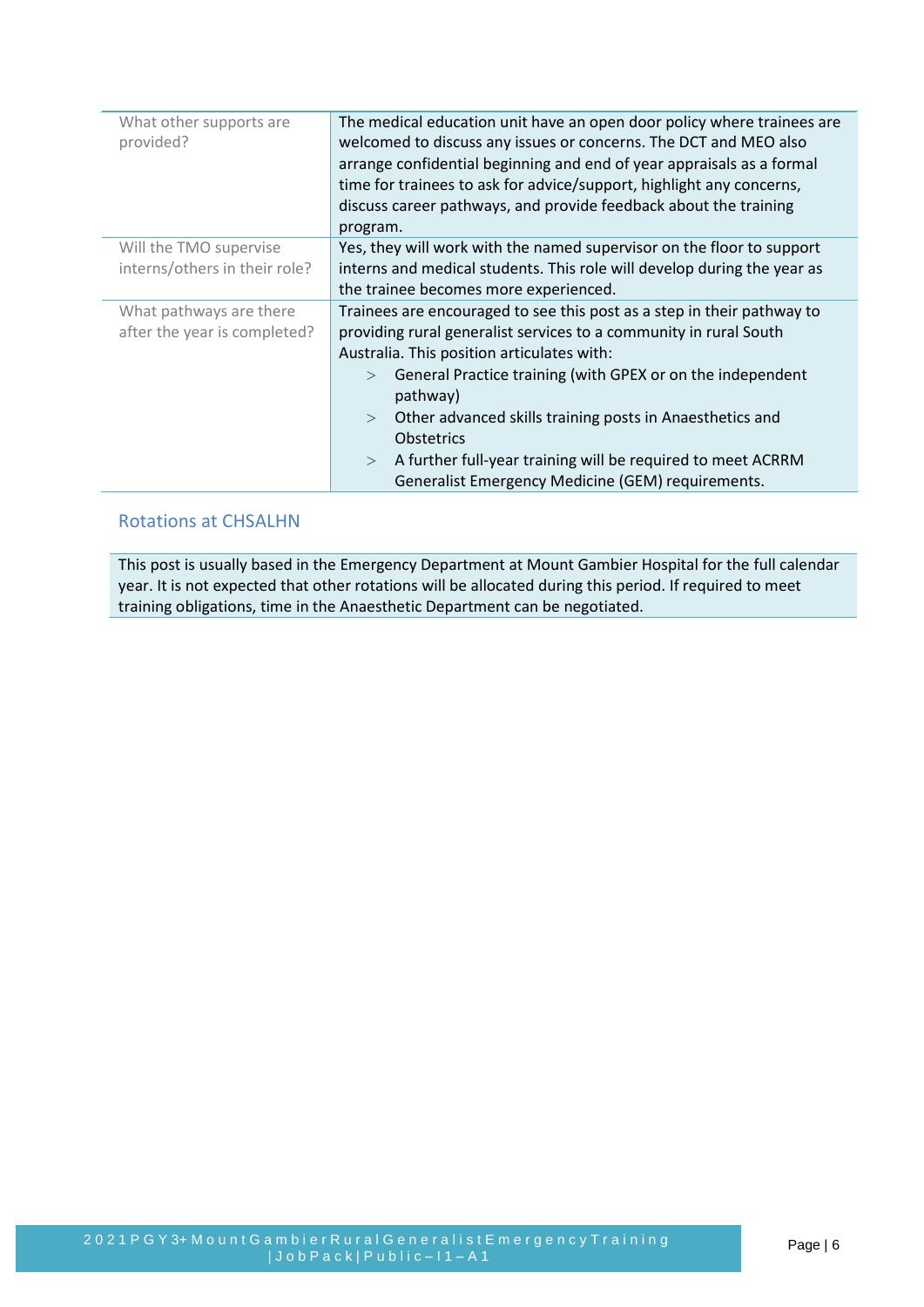## <span id="page-6-1"></span><span id="page-6-0"></span>About the selection panel

The selection panel for this post usually includes: the Director of the Emergency Department, an ACRRM accredited AST EM supervisor and a member of the multi-disciplinary clinical team in the unit. The selection panel can also include a member of staff from the FRHSA TMO unit and the relevant regional training provider.

## <span id="page-6-2"></span>Eligibility

Both Australian trained candidates currently in PGY3+ and international medical graduates who have general registration and who will have at least 3 years clinical experience on commencement are eligible to apply for this role. Candidates must have Australian working rights to be eligible to apply. Candidates must be available to work for a 12 month full-time contract commencing on February 2020.

## <span id="page-6-3"></span>Skills and knowledge required for the role

Prerequisite Emergency medicine knowledge at PGY2+ level is assumed (see Australian Junior Doctor Curriculum Framework.

## **Other attributes required for this role include:**

- > Interest in experiencing rural learning environment.
- Demonstrated high level communication skills both verbally and in writing
- Professional integrity and ability to work in a multi-disciplinary team environment.
- $>$  Ability to be adaptable to change.
- $>$  Sound experience in procedural skills.
- $>$  Sound examination and diagnostic skills in adult and paediatric medicine.
- Knowledge and awareness of quality improvement activities and clinical risk reduction and patient safety techniques.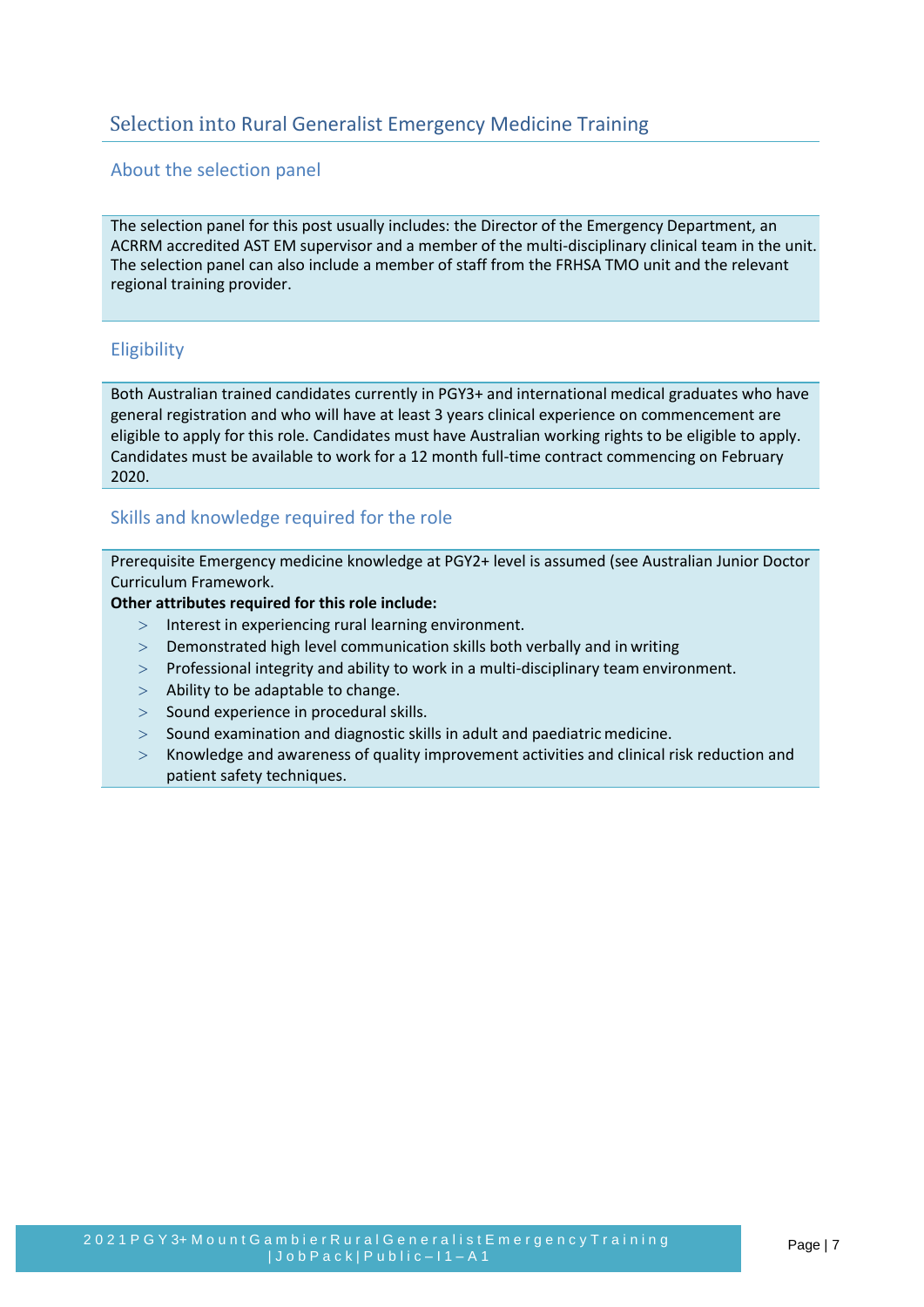# <span id="page-7-0"></span>Selection Process

## <span id="page-7-1"></span>Our approach to selection

At a minimum the selection process will involve assessing your:

- $>$  Curriculum Vitae,
- $>$  Answers to application short answer questions,
- > Referee reports,
- Appropriate completion and submission of required documentation and
- $>$  An interview.

All applications will be scored/ranked for shortlisting. Up to five people will be shortlisted for interview. Shortlisted applicants will be invited to a face-to- face or video conference interview, and in some circumstances this can be conducted via teleconference.

SA Health will match the highest ranked candidate to this position.

## <span id="page-7-2"></span>Your application

Your application must include:

- $>$  An application addressing the selection criteria (see below).
- $>$  A Curriculum vitae.
- Contact details from two referees in Australia who have worked with you in a clinicalsetting.

## <span id="page-7-3"></span>Curriculum vitae

Curriculum vitae should include:

- Contact details including email and mobile phone number.
- $>$  Qualifications and academic achievements.
- Clinical achievements
	- o All jobs/clinical placements since completing medical school.
	- o Any rural clinical experiences since commencing medical school.
- > Personal Development
- Activities which demonstrate your interest in and commitment to rural practice and rural generalist Emergency Medicine.

## <span id="page-7-4"></span>Cover letter

Not required

## <span id="page-7-5"></span>Other application questions

You will be required to answer the following question in the application form:

1. In no more than 500 words, describe your experience relevant to and interest in rural Emergency or generalist practice.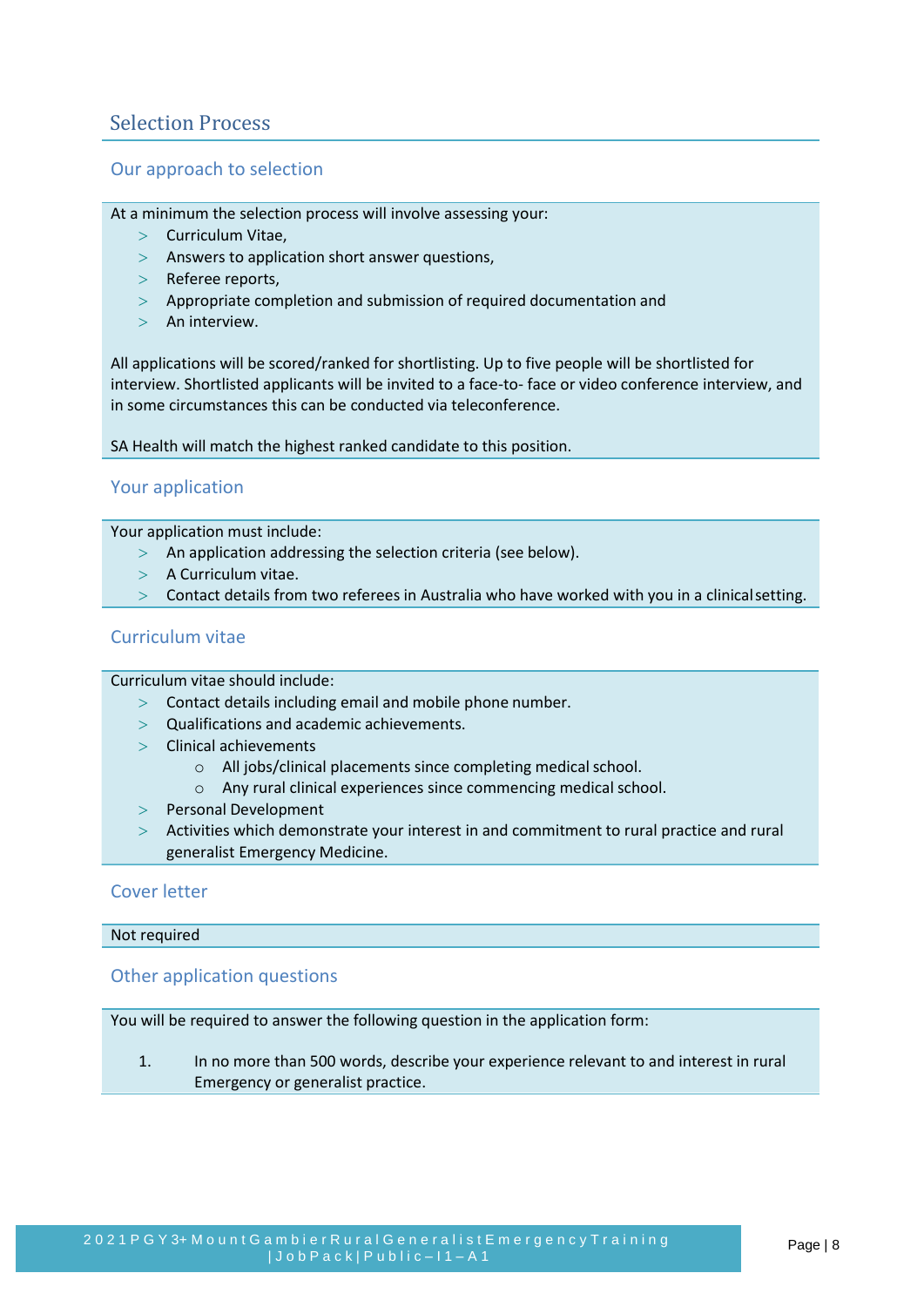## <span id="page-8-0"></span>Interview

Applicants who are shortlisted for an interview will be notified by mobile phone and/or email.

The intention of the interview is to ensure that they are the best fit for the role. Interview is likely to include invitation to describe previous experiences and some scenario based questions with the aim to evaluate candidates against selection criteria which include:

- 1. Demonstrated ability to thrive in the rural context
- 2. Highly effective communication and collaboration skills in the clinical setting
- 3. Ability to succeed in attaining rural generalist Emergency Medicine qualifications while in this post: such as ACRRM AST (EM), Dip EM, FARGP or equivalent.

# <span id="page-8-1"></span>**Contacts**

| <b>LCLHN</b>                                  |                                                  |  |  |
|-----------------------------------------------|--------------------------------------------------|--|--|
| <b>Emergency Medicine</b>                     | Name: Dr Umair Qazi                              |  |  |
| <b>Emergency Department Director</b>          | Email: umair.qazi@sa.gov.au                      |  |  |
| Mount Gambier and Districts Health Service    |                                                  |  |  |
|                                               |                                                  |  |  |
|                                               |                                                  |  |  |
| <b>Workforce Enquiries:</b>                   | Name: Kristy Overmaat                            |  |  |
| Mount Gambier Hospital Medical Administration | Email: kristy.overmaat@sa.gov.au                 |  |  |
| Mount Gambier and Districts Health Service    | Phone: 8721 1617 (9.00am - 3.00pm Mon - Fri)     |  |  |
|                                               |                                                  |  |  |
|                                               | Name: Tracy Brown                                |  |  |
|                                               | Email: tracy.brown2@sa.gov.au                    |  |  |
|                                               | Phone: 8721 1572 (8:30am $-$ 4:00pm Mon $-$ Thu) |  |  |
|                                               | Name: Krystn Agnew                               |  |  |
|                                               | Email: Krystn.Agnew@sa.gov.au                    |  |  |
|                                               | Phone: 8721 1522 (8:30am - 4:00pm Thu & Fri)     |  |  |
| <b>Education &amp; Training Enquiries:</b>    | Name: Dr Michelle McIntosh                       |  |  |
|                                               | Position: Director of Clinical Training          |  |  |
|                                               | Phone: 8726 3999                                 |  |  |
|                                               |                                                  |  |  |
|                                               | Name: Sarah Boyd                                 |  |  |
|                                               | <b>Position: Medical Education Officer</b>       |  |  |
|                                               | Email: sarah.boyd@flinders.edu.au                |  |  |
|                                               | Phone: 8726 3999                                 |  |  |

## <span id="page-8-2"></span>Role Description

[View Role Description here](https://www.samet.org.au/wp-content/uploads/2017/03/JP-Emergency-Medicine-Medical-Officer-.pdf)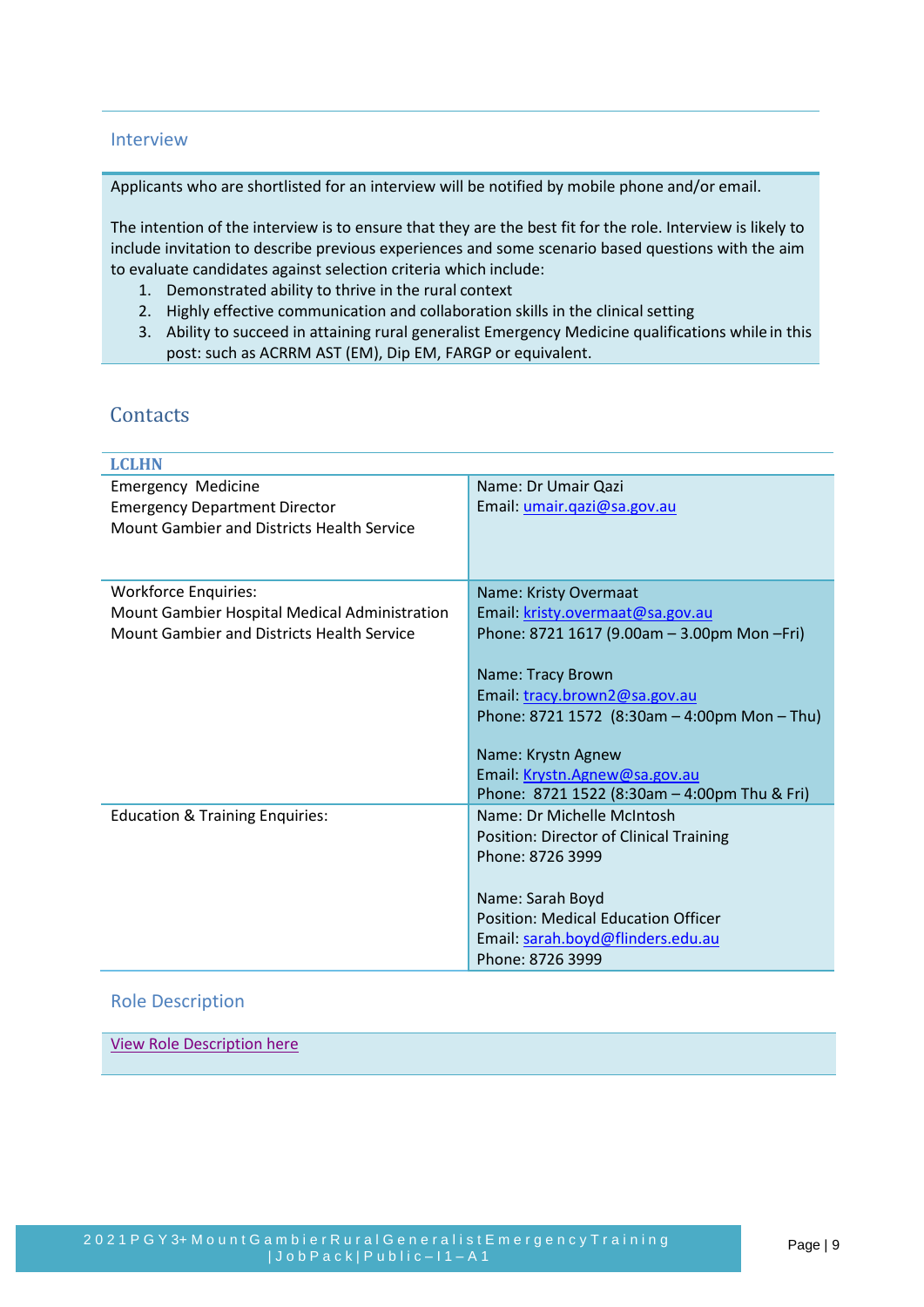## <span id="page-9-0"></span>Frequently Asked Questions

## **I am unsure about moving to the country. Can I visit to look at the facilities prior to finalising my preferences?**

We would encourage you to visit our beautiful city and enjoy the rural hospitality. Please let us know if you are planning a visit so that we can facilitate this, for example, with a tour of the hospital and Flinders University Rural Health SA, and point you in the direction of touring and entertainment. Mount Gambier lays half way between Adelaide and Melbourne, but that's not the only reason we're perfectly centred. Mount Gambier strikes the ideal balance between the vibrant lifestyle of a big city and comforts of a small town, between cultural progress and tradition, and between modern conveniences and the preservation of natural beauty – be it our iconic blue lake, or our many caves, sinkholes and parks.

#### **Will accommodation be provided?**

You will need to arrange your own accommodation. Real estate agents can assist you with this. You will find rentals very affordable compared with the metropolitan area. The median price is \$250 per week.

#### **Will I be supported with relocation expenses?**

We appreciate that moving house can put a strain on your finances, particularly prior to starting your new job. Please contact us to discuss what relocation support may be available and what documentation you will need to supply.

#### **Will I need my own transport?**

Mount Gambier is a rural city of over 25,000 people. Some sort of private transport is highly recommended as the city is spread over quite a large area. Most locations are only 3-8 minutes away by car, 10-15 by bicycle. There is a limited public transport system (bus) which runs primarily between 9am and 5pm.

## **Do I need to arrange for a carpark?**

The good news is that parking in all of Mount Gambier is currently free of charge. Some areas require permits and time limits, but generally it is easy to park in or around the Hospital and University precinct. There is a secure staff car park on the Hospital site.

#### **Can I get decent coffee and food in Mount Gambier?**

Yes and yes. There is a wide range of cuisines on offer and real baristas. Several farmers and craft markets operate regularly throughout the South East. Nearby are premium wine growing regions. The problem will be what to choose! The hospital has a fantastic chef run café on site with its own good coffee and good food – the ideal place to catch up with some of the other doctors on site.

#### **Can I get my cultural fix of theatre, music and cinema?**

The benefits of being half way between Adelaide and Melbourne is that shows stop here to perform. Don't expect Madonna, but entertainers such as our own Louise Adams and Kasey Chambers have all recently dropped in. Adelaide Fringe in Mount Gambier is a month long program of spectacular performances and visual arts events in Mount Gambier as part of the Adelaide Fringe and brings the streets to life throughout the last weekend in February through mid-March. Mount Gambier is the home of the James Morison Jazz Academy and this Generations in Jazz is a spectacular gathering on the outskirts of the city and not only attracts the jazz legends of today, but the bright stars of tomorrow, bringing together up to 4400 of Australia's most talented musicians, along with a growing list of global artists. Generations in Jazz represents a wonderful opportunity to listen, perform, respect, and develop a true appreciation for a truly wonderful sound, and be part of a commitment to furthering jazz in